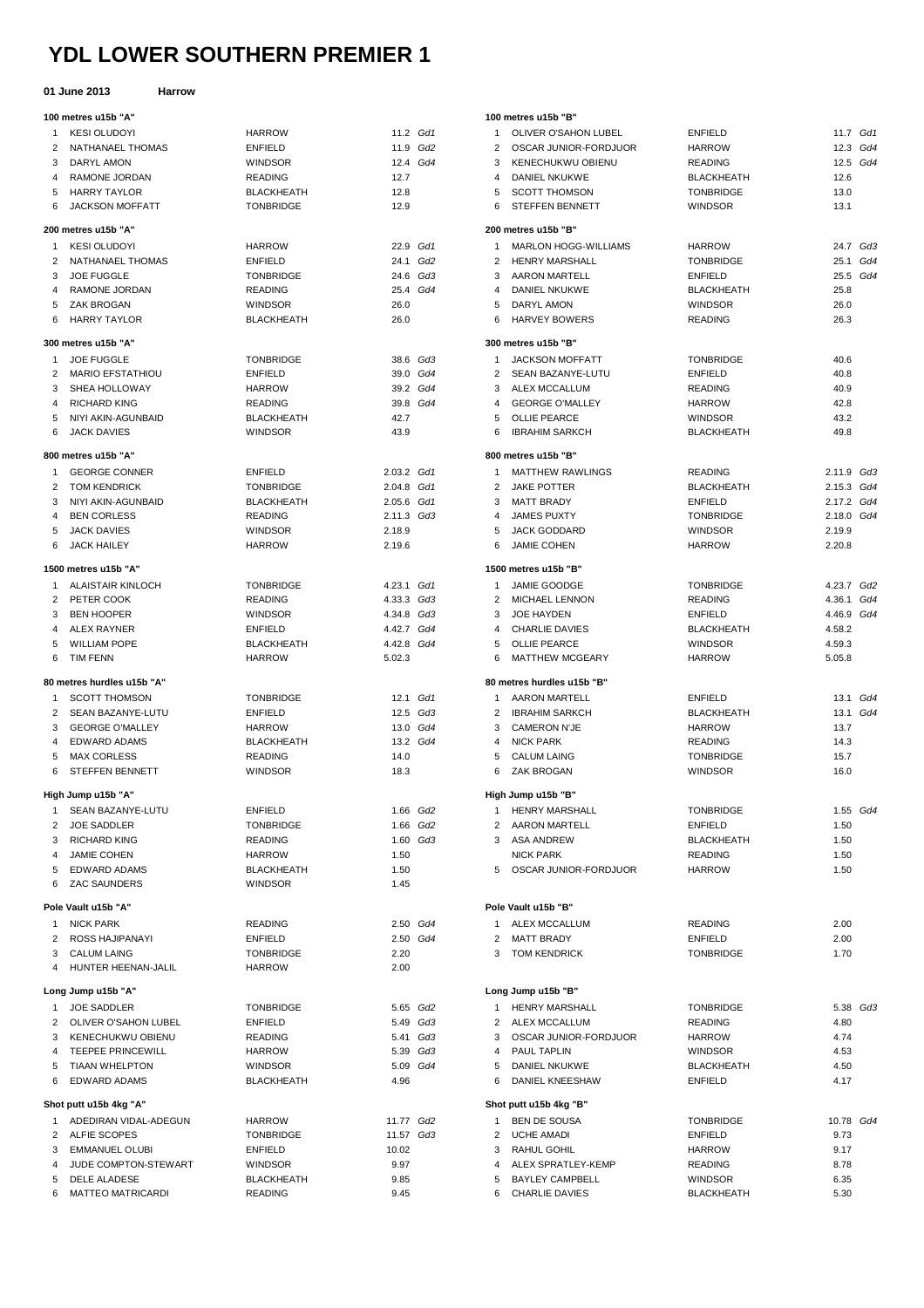|                | Discus u15b 1.25kg "A"                                                                    |                                    |                |
|----------------|-------------------------------------------------------------------------------------------|------------------------------------|----------------|
| $\mathbf{1}$   | <b>ALFIE SCOPES</b>                                                                       | <b>TONBRIDGE</b>                   | 38.14 Gd1      |
| $\overline{2}$ | <b>DELE ALADESE</b>                                                                       | <b>BLACKHEATH</b>                  | 32.70 Gd3      |
| 3              | <b>MATTEO MATRICARDI</b>                                                                  | <b>READING</b>                     | 32.29<br>Gd3   |
| 4              | <b>JAKE NORRIS</b>                                                                        | <b>WINDSOR</b>                     | 28.52<br>Gd4   |
| 5              | RAHUL GOHIL                                                                               | <b>HARROW</b>                      | Gd4<br>26.97   |
| 6              | <b>UCHE AMADI</b>                                                                         | <b>ENFIELD</b>                     | 26.21 Gd4      |
|                | Hammer u15b 4kg "A"                                                                       |                                    |                |
| $\mathbf{1}$   | <b>JAKE NORRIS</b>                                                                        | <b>WINDSOR</b>                     | 57.37<br>Gd1   |
|                | 2 ALFIE SCOPES                                                                            | <b>TONBRIDGE</b>                   | Gd3<br>38.39   |
| 3              | <b>UCHE AMADI</b>                                                                         | <b>ENFIELD</b>                     | 37.27<br>Gd3   |
| 4              | <b>MATTEO MATRICARDI</b>                                                                  | <b>READING</b>                     | Gd4<br>34.31   |
| 5<br>6         | <b>BEN JUDGE</b><br>ADEDIRAN VIDAL-ADEGUN                                                 | <b>BLACKHEATH</b><br><b>HARROW</b> | 25.09<br>24.93 |
|                |                                                                                           |                                    |                |
|                | Javelin u15b 600g "A"                                                                     |                                    |                |
| 1              | <b>JAKE NORRIS</b>                                                                        | <b>WINDSOR</b>                     | 36.80 Gd3      |
| $\overline{2}$ | <b>LOUIS STIRLING</b>                                                                     | <b>ENFIELD</b>                     | 33.12 Gd4      |
| 3<br>4         | <b>BEN JUDGE</b><br>HUNTER HEENAN-JALIL                                                   | BLACKHEATH<br><b>HARROW</b>        | 29.81          |
| 5              | <b>JAMES GREENLAW</b>                                                                     | <b>READING</b>                     | 27.92<br>26.21 |
| 6              | HAMISH JOHNSTONE                                                                          | <b>TONBRIDGE</b>                   | 23.22          |
|                |                                                                                           |                                    |                |
|                | 4 x 100 metres u15b                                                                       |                                    |                |
| 1              | <b>AARON MARTELL</b><br>OLIVER O'SAHON LUBEL<br>NATHANAEL THOMAS<br><b>EMMANUEL OLUBI</b> | <b>ENFIELD</b>                     | 46.9           |
| $\overline{2}$ | <b>KESI OLUDOYI</b><br><b>DONNELL PERKINS</b><br><b>TEEPEE PRINCEWILL</b>                 | <b>HARROW</b>                      | 48.1           |
| 3              | KUNMI OLUDOYI<br>RAMONE JORDAN<br>KENECHUKWU OBIENU<br><b>NICK PARK</b>                   | <b>READING</b>                     | 49.2           |
| 4              | <b>RICHARD KING</b><br><b>SCOTT THOMSON</b>                                               | <b>TONBRIDGE</b>                   | 50.0           |
|                | <b>JACKSON MOFFATT</b><br><b>JOE FUGGLE</b>                                               |                                    |                |
| 5              | <b>HENRY MARSHALL</b><br>DARYL AMON                                                       | <b>WINDSOR</b>                     | 50.7           |
|                | <b>STEFFEN BENNETT</b><br>ZAK BROGAN                                                      |                                    |                |
|                | <b>TIAAN WHELPTON</b><br><b>CHARLIE DAVIES</b>                                            | <b>BLACKHEATH</b>                  |                |
| 6              | ASA ANDREW<br><b>WILLIAM POPE</b><br><b>DANIEL NKUKWE</b>                                 |                                    | 54.0           |
|                | 100 metres u13b "A"                                                                       |                                    |                |
| 1              | <b>JAIDEN AARON</b>                                                                       | <b>HARROW</b>                      | 12.6 Gd1       |
| 2              | <b>JAYDEN DESIR</b>                                                                       | <b>ENFIELD</b>                     | 13.2 Gd2       |
| 3              | <b>OLIVER PHILLIPS</b>                                                                    | TONBRIDGE                          | 13.5 Gd3       |
| $\overline{4}$ | <b>JAMES MCGRUER</b>                                                                      | <b>BLACKHEATH</b>                  | 13.7 Gd4       |
| 5              | <b>BRANDON ARNOLD</b>                                                                     | <b>READING</b>                     | 14.3           |
| 6              | PHILO BROOKES                                                                             | <b>WINDSOR</b>                     | 14.5           |
|                | 200 metres u13b "A"                                                                       |                                    |                |
| $\mathbf{1}$   | <b>JAIDEN AARON</b>                                                                       | <b>HARROW</b>                      | 25.3 Gd1       |
| $\mathbf{2}$   | <b>JAYDEN DESIR</b>                                                                       | ENFIELD                            | 27.4 Gd2       |
|                | 3 BRANDON ARNOLD                                                                          | <b>READING</b>                     | 28.8<br>Gd4    |
|                | 4 ALEX THOMSON                                                                            | <b>TONBRIDGE</b>                   | 29.1 Gd4       |
| 5              | <b>GEORGE POPE</b>                                                                        | BLACKHEATH                         | 29.9           |
| 6              | <b>CHARLIE ROBSON</b>                                                                     | <b>WINDSOR</b>                     | 30.8           |
|                | 800 metres u13b "A"                                                                       |                                    |                |
| $\mathbf{1}$   | DILLON ROBERTSON                                                                          | BLACKHEATH                         | 2.21.2 Gd1     |
|                | 2 FREDDY CURTIS                                                                           | <b>ENFIELD</b>                     | 2.25.7 Gd2     |
|                | 3 DAN BROOKLING                                                                           | <b>WINDSOR</b>                     | 2.26.4 Gd3     |
|                | 4 EWAN WALKER                                                                             | <b>READING</b>                     | 2.30.8 Gd4     |
| 5              | EWAN WOOD                                                                                 | <b>TONBRIDGE</b>                   | 2.34.0 Gd4     |
| 6              | <b>HARRISON FILBY</b>                                                                     | <b>HARROW</b>                      | 2.41.3         |
| 1              | 1500 metres u13b "A"<br><b>CHARLIE CRICK</b>                                              | <b>TONBRIDGE</b>                   | 4.45.6 Gd1     |
| $\mathbf{2}$   | <b>SHAUN HUDSON</b>                                                                       | <b>WINDSOR</b>                     | 4.49.8 Gd1     |
| 3              | MICHAEL EAGLING                                                                           | <b>BLACKHEATH</b>                  | 4.56.5 Gd2     |
| $\overline{4}$ | TOM NIKE                                                                                  | <b>READING</b>                     | 5.03.5 Gd3     |
| 5              | <b>JIMMY NEARY</b>                                                                        | ENFIELD                            | 5.17.6         |
| 6              | <b>LIAM BUNN</b>                                                                          | <b>HARROW</b>                      | 5.24.2         |
| $\mathbf{1}$   | 75 metres hurdles u13b "A"<br><b>KYLE BROWN</b>                                           | ENFIELD                            | 13.7 Gd3       |
| $\mathbf{2}$   | <b>EMIL RAYFIELD</b>                                                                      | <b>READING</b>                     | 14.0 Gd3       |
| 3              | ADAM BROOMHEAD                                                                            | <b>HARROW</b>                      | 15.1<br>Gd4    |
| 4              | JOE LEONARD                                                                               | WINDSOR                            | 15.2 Gd4       |
| 5              | CALEAN RAJU                                                                               | <b>BLACKHEATH</b>                  | 15.3 Gd4       |
| 6              | <b>FINLAY SPILKER</b>                                                                     | <b>TONBRIDGE</b>                   | 15.5           |

|                | Discus u15b 1.25kg "B"                                              |                                    |                  |
|----------------|---------------------------------------------------------------------|------------------------------------|------------------|
| $\mathbf{1}$   | <b>BEN DE SOUSA</b>                                                 | <b>TONBRIDGE</b>                   | 34.41<br>Gd2     |
| 2              | <b>MYLES DOTTING</b>                                                | <b>HARROW</b>                      | 26.03 Gd4        |
| 3<br>4         | <b>BEN JUDGE</b>                                                    | <b>BLACKHEATH</b>                  | 19.58            |
| 5              | <b>BAYLEY CAMPBELL</b><br><b>EMMANUEL OLUBI</b>                     | <b>WINDSOR</b><br><b>ENFIELD</b>   | 19.31<br>15.89   |
|                |                                                                     |                                    |                  |
|                | Hammer u15b 4kg "B"                                                 |                                    |                  |
| 1              | <b>BAYLEY CAMPBELL</b>                                              | <b>WINDSOR</b>                     | 35.75 Gd3        |
| 2              | <b>EMMANUEL OLUBI</b>                                               | <b>ENFIELD</b>                     | 23.90            |
| 3              | <b>JAMES GREENLAW</b>                                               | <b>READING</b>                     | 21.29            |
| 4              | <b>CALUM LAING</b>                                                  | <b>TONBRIDGE</b>                   | 20.04            |
| 5              | <b>HARRY TAYLOR</b>                                                 | <b>BLACKHEATH</b>                  | 19.27            |
|                | Javelin u15b 600g "B"                                               |                                    |                  |
| 1              | JUDE COMPTON-STEWART                                                | <b>WINDSOR</b>                     | 33.14 Gd4        |
| 2              | CAIRO SANGO                                                         | <b>ENFIELD</b>                     | 25.07            |
| 3              | LEWIS BRAILLI                                                       | <b>READING</b>                     | 25.00            |
| 4              | <b>MYLES DOTTING</b>                                                | <b>HARROW</b>                      | 22.18            |
| 5              | <b>SCOTT THOMSON</b>                                                | <b>TONBRIDGE</b>                   | 19.28            |
| 6              | <b>IBRAHIM SARKCH</b>                                               | <b>BLACKHEATH</b>                  | 7.33             |
|                | 4 x 300 metres relay u15                                            |                                    |                  |
| 1              | <b>MARIO EFSTATHIOU</b>                                             | <b>ENFIELD</b>                     | 2.43.9           |
|                | ALEX RAYNER<br><b>GEORGE CONNER</b><br>SEAN BAZANYE-LUTU            |                                    |                  |
| 2              | <b>JAMES PUXTY</b>                                                  | <b>TONBRIDGE</b>                   | 2.52.0           |
|                | <b>JOE SADDLER</b><br><b>TOM KENDRICK</b><br><b>JAMIE GOODGE</b>    |                                    |                  |
| 3              | <b>WILLIAM POPE</b>                                                 | <b>BLACKHEATH</b>                  | 2.55.0           |
|                | <b>CHARLIE DAVIES</b><br><b>EDWARD ADAMS</b><br><b>HARRY TAYLOR</b> |                                    |                  |
| 4              | SHEA HOLLOWAY                                                       | <b>HARROW</b>                      | 2.55.2           |
|                | <b>MATTHEW MCGEARY</b>                                              |                                    |                  |
|                | <b>GEORGE O'MALLEY</b><br><b>CAMERON N'JE</b>                       |                                    |                  |
| 5              | PETER COOK                                                          | <b>READING</b>                     | 2.55.6           |
|                | MICHAEL LENNON<br><b>MATTHEW RAWLINGS</b><br><b>BEN CORLESS</b>     |                                    |                  |
| 6              | <b>BEN HOOPER</b>                                                   | <b>WINDSOR</b>                     | 2.58.8           |
|                | <b>JACK DAVIES</b><br><b>JACK GODDARD</b><br><b>OLLIE PEARCE</b>    |                                    |                  |
|                | 100 metres u13b "B"                                                 |                                    |                  |
| 1              | <b>JACOB CAMPBELL</b>                                               | <b>ENFIELD</b>                     | $13.5$ $Gd3$     |
| $\overline{2}$ | LOUIS FERNANDES-CLARKE                                              | <b>HARROW</b>                      | 13.7 Gd4         |
| 3              | <b>ALEX THOMSON</b>                                                 | <b>TONBRIDGE</b>                   | 14.0 Gd4         |
| 4              | OLIVER LUCAS-HEAD                                                   | <b>BLACKHEATH</b>                  | 14.1             |
|                | 5 GINO CASTAGNA                                                     | <b>READING</b>                     | 14.5             |
| 6              | THOMAS KYEJO                                                        | <b>WINDSOR</b>                     | 15.6             |
|                | 200 metres u13b "B"                                                 |                                    |                  |
| $\mathbf{1}$   | JACOB CAMPBELL                                                      | <b>ENFIELD</b>                     | 27.5 Gd3         |
| $\overline{2}$ | <b>ALEX THEROND</b>                                                 | <b>WINDSOR</b>                     | 27.5 Gd3         |
|                | 3 LOUIS FERNANDES-CLARKE                                            | <b>HARROW</b>                      | 29.3             |
|                | 4 CAELAN RAJU                                                       | <b>BLACKHEATH</b>                  | 29.8             |
|                | 5 DAVID FULLBROOK                                                   | <b>TONBRIDGE</b>                   | 30.1             |
| 6              | <b>WILLIAM LEE</b>                                                  | <b>READING</b>                     | 30.9             |
|                | 800 metres u13b "B"                                                 |                                    |                  |
| 1              | CALLUM DODDS                                                        | ENFIELD                            | 2.25.3 Gd2       |
|                | 2 ANGUS HARRINGTON                                                  | <b>BLACKHEATH</b>                  | 2.25.5 Gd2       |
|                | 3 BEN ERRINGTON                                                     | <b>TONBRIDGE</b>                   | 2.32.3 Gd4       |
|                | 4 EMIL RAYFIELD<br>5 FRANKIE CONNERY                                | <b>READING</b><br><b>WINDSOR</b>   | 2.35.8<br>2.37.8 |
| 6              | <b>AARON FEENEY</b>                                                 | <b>HARROW</b>                      | 2.50.8           |
|                | 1500 metres u13b "B"                                                |                                    |                  |
| 1              | <b>MATT DAINES</b>                                                  | <b>WINDSOR</b>                     | 4.55.0 Gd2       |
| $\overline{2}$ | <b>GEORGE POPE</b>                                                  | <b>BLACKHEATH</b>                  | 5.14.0 Gd4       |
|                | 3 GEORGE SLACK                                                      | <b>TONBRIDGE</b>                   | 5.15.6 Gd4       |
|                | 4 BEN ROLLINGS                                                      | <b>READING</b>                     | 5.18.5           |
|                | 5 LAURANCE EDWARDS                                                  | <b>HARROW</b>                      | 5.32.0           |
| 6              | <b>JAMES SELAMI</b>                                                 | <b>ENFIELD</b>                     | 6.38.3           |
|                | 75 metres hurdles u13b "B"                                          |                                    |                  |
| $\mathbf{1}$   |                                                                     |                                    | 13.4 Gd2         |
|                | <b>ISRAEL AKANO</b>                                                 | ENFIELD                            |                  |
| $\mathbf{2}$   | DANIEL ANIMASHAUN                                                   | <b>READING</b>                     | 14.6 Gd4         |
|                | 3 DAVID FULLBROOK                                                   | <b>TONBRIDGE</b>                   | 15.5             |
| 4<br>5         | ADAM ROWLANDS<br><b>LEWIS STICKINGS</b>                             | <b>HARROW</b><br><b>BLACKHEATH</b> | 15.6<br>16.0     |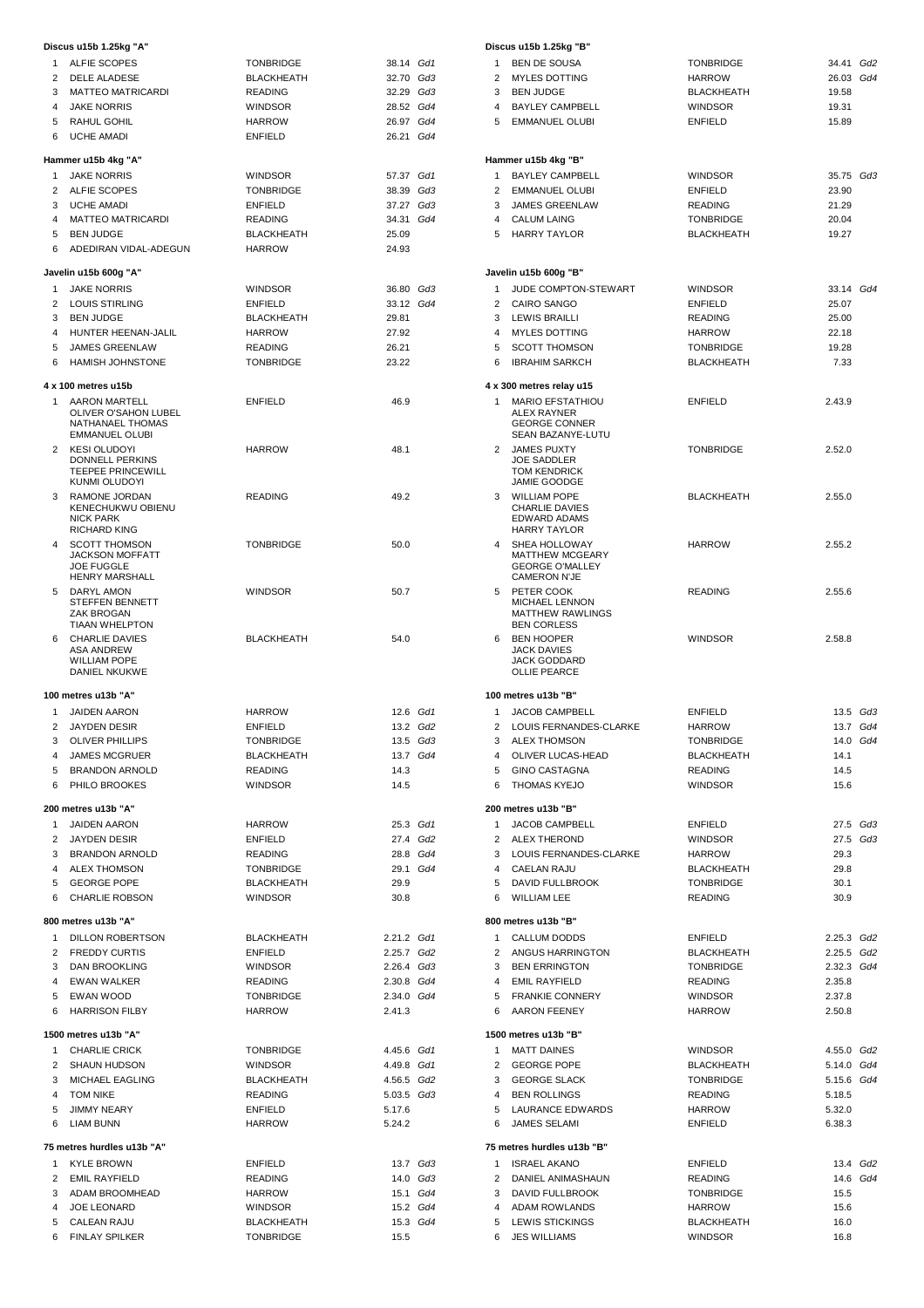|                | High Jump u13b "A"                                                                      |                   |                          |  |
|----------------|-----------------------------------------------------------------------------------------|-------------------|--------------------------|--|
| $\mathbf{1}$   | <b>GEORGE SLACK</b>                                                                     | <b>TONBRIDGE</b>  | 1.43 Gd2                 |  |
| $\overline{2}$ | OLIVER LUCAS- HEAD                                                                      | <b>BLACKHEATH</b> | 1.43 Gd2                 |  |
| 3              | DANIEL ANIMASHAUN                                                                       | <b>READING</b>    | 1.35<br>Gd3              |  |
| 4              | LUKE BLUEMINK                                                                           | <b>ENFIELD</b>    | 1.35 Gd3                 |  |
| 5              | JOSHUA PEARSON                                                                          | <b>WINDSOR</b>    | 1.25                     |  |
| 6              | THUJIVAN KATHIRAVELU                                                                    | <b>HARROW</b>     | 1.20                     |  |
|                | Long Jump u13b "A"                                                                      |                   |                          |  |
| $\mathbf{1}$   | <b>OLIVER PHILLIPS</b>                                                                  | <b>TONBRIDGE</b>  | 4.50 Gd2                 |  |
| $\overline{2}$ | LUKE BLUEMINK                                                                           | <b>ENFIELD</b>    | 4.29 Gd4                 |  |
| 3              | <b>IDRIS OGUNLADE</b>                                                                   | <b>HARROW</b>     | 4.25 Gd4                 |  |
| 4              | OLIVER LUCAS-HEAD                                                                       | <b>BLACKHEATH</b> | 4.14                     |  |
| 5              | <b>EMIL RAYFIELD</b>                                                                    | <b>READING</b>    | 4.07                     |  |
| 6              | <b>JOSHUA PEARSON</b>                                                                   | <b>WINDSOR</b>    | 3.45                     |  |
|                | Shot Putt u13b 3.25kg "A"                                                               |                   |                          |  |
| 1              | <b>OLIVER PHILLIPS</b>                                                                  | <b>TONBRIDGE</b>  | 8.28 Gd3                 |  |
| $\overline{2}$ | <b>CHRITISH GURUNG</b>                                                                  | <b>READING</b>    | 7.46 Gd4                 |  |
| 3              | <b>JOSH TEEDER</b>                                                                      | <b>WINDSOR</b>    | 7.23 Gd4                 |  |
| 4              | <b>ISRAEL AKANO</b>                                                                     | <b>ENFIELD</b>    | 6.99                     |  |
| 5              | ADAM BROOMHEAD                                                                          | <b>HARROW</b>     | 5.90                     |  |
| 6              | <b>DOMINIC MULHALL</b>                                                                  | <b>BLACKHEATH</b> | 5.54                     |  |
|                | Javelin Throw u13b "A"                                                                  |                   |                          |  |
| 1              | ANGUS HARRINGTON                                                                        | <b>BLACKHEATH</b> | 31.61<br>Gd1             |  |
| 2              | <b>JAKE DOUGLAS-BROOKS</b>                                                              | <b>HARROW</b>     | Gd <sub>2</sub><br>30.83 |  |
| 3              | <b>CHARLIE CRICK</b>                                                                    | <b>TONBRIDGE</b>  | 23.42 Gd4                |  |
| 4              | <b>GINO CASTAGNA</b>                                                                    | <b>READING</b>    | 19.96                    |  |
| 5              | <b>MATT GALLAGHER</b>                                                                   | <b>WINDSOR</b>    | 17.91                    |  |
| 6              | LUKE BLUEMINK                                                                           | <b>ENFIELD</b>    | 17.28                    |  |
|                | 4 x 100 metres u13b                                                                     |                   |                          |  |
| 1              | <b>JACOB CAMPBELL</b>                                                                   | <b>ENFIELD</b>    | 54.0                     |  |
|                | EMMANUEL AGYARE<br>JAYDEN DESIR<br><b>KYLE BROWN</b>                                    |                   |                          |  |
| $\overline{2}$ | OLIVER LUCAS-HEAD<br><b>CAELAN RAJU</b><br><b>GEORGE POPE</b>                           | <b>BLACKHEATH</b> | 55.6                     |  |
| 3              | <b>JAMES MCGRUER</b><br>ADAM BROOMHEAD<br><b>IDRIS OGUNLADE</b><br>THUJIVAN KATHIRAVELU | <b>HARROW</b>     | 55.6                     |  |
| 4              | JAIDEN AARON<br>PHILO BROOKES<br>ALEX THEROND                                           | <b>WINDSOR</b>    | 57.0                     |  |
| 5              | <b>OLLIE KEMP</b><br><b>THOMAS KYEJO</b><br><b>FINLAY SPILKER</b>                       | <b>TONBRIDGE</b>  | 57.2                     |  |
|                | <b>CHARLIE CRICK</b><br><b>ALEX THOMSON</b><br>OLIVER PHILLIPS                          |                   |                          |  |
| 6              | <b>DANIEL ANIMASHAUN</b><br><b>GINO CASTAGNA</b>                                        | <b>READING</b>    | 57.7                     |  |
|                | <b>WILLIAM LEE</b><br><b>BRANDON ARNOLD</b>                                             |                   |                          |  |
|                | 100 metres u15g "A"                                                                     |                   |                          |  |
| 1              | <b>LARA PLEACE</b>                                                                      | <b>WINDSOR</b>    | 12.8 Gd1                 |  |
| $\overline{2}$ | <b>ISOBELLA HILDITCH</b>                                                                | <b>BLACKHEATH</b> | 12.9 Gd2                 |  |
| 3              | AMBER BEACKON                                                                           | <b>ENFIELD</b>    | 12.9 Gd2                 |  |
| $\overline{4}$ | AMBER ALLEYNE                                                                           | <b>HARROW</b>     | 13.1 Gd3                 |  |
| 5              | AMBER-LEIGH HALL                                                                        | <b>READING</b>    | 13.2 Gd3                 |  |
| 6              | <b>LUCY RUST</b>                                                                        | <b>TONBRIDGE</b>  | 13.8                     |  |
|                | 200 metres u15g "A"                                                                     |                   |                          |  |
| 1              | AMBER-LEIGH HALL                                                                        | <b>READING</b>    | Gd <sub>2</sub><br>26.7  |  |
| $\overline{2}$ | AMBER BEACKON                                                                           | <b>ENFIELD</b>    | 26.9 Gd2                 |  |
| 3              | PARRIS JOHNSON                                                                          | <b>BLACKHEATH</b> | 26.9 Gd2                 |  |
| $\overline{4}$ | <b>BECKY O'HARA</b>                                                                     | <b>TONBRIDGE</b>  | 27.1 Gd3                 |  |
| 5              | AMBER ALLEYNE                                                                           | <b>HARROW</b>     | 27.4 Gd4                 |  |
| 6              | <b>LARA PLEACE</b>                                                                      | <b>WINDSOR</b>    | 27.4 Gd4                 |  |
|                | 800 metres u15g "A"                                                                     |                   |                          |  |
| 1              | <b>GEORGINA TAYLOR</b>                                                                  | <b>BLACKHEATH</b> | 2.20.4 Gd2               |  |
| 2              | SARA JACOB                                                                              | <b>ENFIELD</b>    | 2.21.0 Gd2               |  |
| 3              | <b>MEGAN WILSON</b>                                                                     | <b>HARROW</b>     | 2.21.6 Gd2               |  |
| 4              | ALEX BARBOUR                                                                            | <b>WINDSOR</b>    | 2.21.7 Gd2               |  |
| 5              | <b>BECKY O'HARA</b>                                                                     | <b>TONBRIDGE</b>  | $2.25.3$ $Gd3$           |  |
| 6              | <b>ELLA SAUNDERS</b>                                                                    | <b>READING</b>    | 2.26.1 Gd4               |  |
|                | 1500 metres u15g "A"                                                                    |                   |                          |  |
| $\mathbf{1}$   | <b>JESSICA KEENE</b>                                                                    | BLACKHEATH        | 4.44.2 Gd1               |  |
| $\overline{2}$ | SOPHIE DAVIES                                                                           | <b>WINDSOR</b>    | 4.48.8 Gd2               |  |
| 3              | <b>SELINA BICKNELL</b>                                                                  | <b>HARROW</b>     | 5.07.9 Gd4               |  |
| 4              | RACHEL CONNERY                                                                          | <b>ENFIELD</b>    | 5.09.4 Gd4               |  |
| 5              | <b>ALICE RALPH</b>                                                                      | <b>TONBRIDGE</b>  | 5.14.4 Gd4               |  |
| 6              | CHLOE ZMUDA                                                                             | <b>READING</b>    | 5.27.2                   |  |
|                |                                                                                         |                   |                          |  |

|                | High Jump u13b "B"        |                   |              |
|----------------|---------------------------|-------------------|--------------|
| 1              | <b>KYLE BROWN</b>         | <b>ENFIELD</b>    | $1.35$ $Gd3$ |
| $\mathcal{P}$  | <b>JAMES MCGRUER</b>      | <b>BLACKHEATH</b> | $1.30$ Gd4   |
| 3              | <b>CHARLIE CRICK</b>      | <b>TONBRIDGE</b>  | 1.25         |
| 4              | JOE LEONARD               | <b>WINDSOR</b>    | 1.15         |
| 5              | <b>GINO CASTAGNA</b>      | <b>READING</b>    | 1.10         |
| 6              | RIORDAN O'GOAN            | <b>HARROW</b>     | 1.05         |
|                | Long Jump u13b "B"        |                   |              |
| 1              | <b>DAN SMITH</b>          | <b>TONBRIDGE</b>  | 4.03         |
| $\overline{2}$ | CAELAN RAJU               | <b>BLACKHEATH</b> | 3.98         |
| 3              | WILLIAM LEE               | <b>READING</b>    | 3.87         |
| 4              | ADAM BROOMHEAD            | <b>HARROW</b>     | 3.76         |
| 5              | ALEX BRAMLEY              | <b>ENFIELD</b>    | 3.56         |
| 6              | <b>OLLIE KEMP</b>         | <b>WINDSOR</b>    | 3.15         |
|                | Shot Putt u13b 3.25kg "B" |                   |              |
| 1              | DANIEL ANIMASHAUN         | <b>READING</b>    | 5.99         |
| $\mathcal{P}$  | <b>GEORGE SLACK</b>       | <b>TONBRIDGE</b>  | 5.64         |
| 3              | ADAM DENTON-SNAPE         | <b>WINDSOR</b>    | 4.83         |
| 4              | TOM O'MALLEY              | <b>HARROW</b>     | 4.71         |
| 5              | <b>OWAIN BOFFEY</b>       | <b>ENFIELD</b>    | 4.67         |
| 6              | <b>LEWIS STICKINGS</b>    | <b>BLACKHEATH</b> | 4.28         |
|                | Javelin Throw u13b "B"    |                   |              |
| 1              | <b>HARVEY BYARD</b>       | <b>TONBRIDGE</b>  | 18.54        |
| $\overline{2}$ | <b>JAMES MCGRUER</b>      | <b>BLACKHEATH</b> | 18.17        |
| 3              | <b>HARRY BRADBURY</b>     | <b>READING</b>    | 17.80        |
| 4              | <b>JACK O'MALLEY</b>      | <b>HARROW</b>     | 16.49        |
| 5              | ADAM DENTON-SNAPE         | <b>WINDSOR</b>    | 16.01        |
| 6              | <b>OWAIN BOFFEY</b>       | <b>ENFIELD</b>    | 13.44        |

| 100 metres u15g "B" |  |
|---------------------|--|

| 1         | PARRIS JOHNSON           | <b>BLACKHEATH</b> |            | 12.8 Gd1 |
|-----------|--------------------------|-------------------|------------|----------|
|           | 2 KRYSTAL MATTHEWS       | <b>ENFIELD</b>    |            | 12.9 Gd2 |
| 3         | <b>KENNEDY BAYS</b>      | WINDSOR           |            | 13.2 Gd3 |
|           | 4 AMELIA ALLEYNE         | <b>HARROW</b>     |            | 13.3 Gd4 |
|           | 5 ESTHER ADIPKE          | <b>READING</b>    | 13.5 Gd4   |          |
| 6         | <b>CHANDA LAMB</b>       | <b>TONBRIDGE</b>  | 14.1       |          |
|           | 200 metres u15g "B"      |                   |            |          |
|           | 1 ELAZABETH IBIBUNNI     | <b>BLACKHEATH</b> | 26.9 Gd2   |          |
|           | 2 MEGAN SHAW             | <b>READING</b>    | 27.5 Gd4   |          |
|           | 3 SALOME JAPAL           | <b>ENFIELD</b>    | 27.7 Gd4   |          |
|           | 4 LAUREN SMITH           | WINDSOR           | 27.9 Gd4   |          |
|           | 5 EMILY RUSSELL          | <b>HARROW</b>     | 28.4       |          |
| 6         | PHOEBE BARKER            | <b>TONBRIDGE</b>  | 29.9       |          |
|           | 800 metres u15g "B"      |                   |            |          |
|           | 1 MARELLA WHITFIELD      | <b>HARROW</b>     | 2.18.6 Gd1 |          |
|           | 2 SHANNON RISKEY         | <b>BLACKHEATH</b> | 2.19.8 Gd2 |          |
|           | 3 BETH FORSTER           | <b>ENFIELD</b>    | 2.27.5 Gd4 |          |
|           | 4 KIRSTY WALKER          | <b>READING</b>    | 2.30.0 Gd4 |          |
|           | 5 AMY JEFFRIES           | <b>WINDSOR</b>    | 2.34.3     |          |
| 6         | ELLIE COHEN              | <b>TONBRIDGE</b>  | 2.38.7     |          |
|           | 1500 metres u15g "B"     |                   |            |          |
| $1 \quad$ | MORVEN GOODRUM           | <b>WINDSOR</b>    | 4.58.6 Gd3 |          |
|           | 2 YASMIN AUSTRIDGE       | <b>BLACKHEATH</b> | 5.09.1 Gd4 |          |
|           | 3 POLLY PITCIARN-KNOWLES | <b>TONBRIDGE</b>  | 5.24.0     |          |
|           | 4 MADELANE RANAGHAN      | <b>HARROW</b>     | 5.25.9     |          |
| 5         | <b>EMMA HUGHES</b>       | <b>ENFIELD</b>    | 5.29.8     |          |
| 6         | <b>GRACE BEDFORD</b>     | <b>READING</b>    | 5.31.4     |          |
|           |                          |                   |            |          |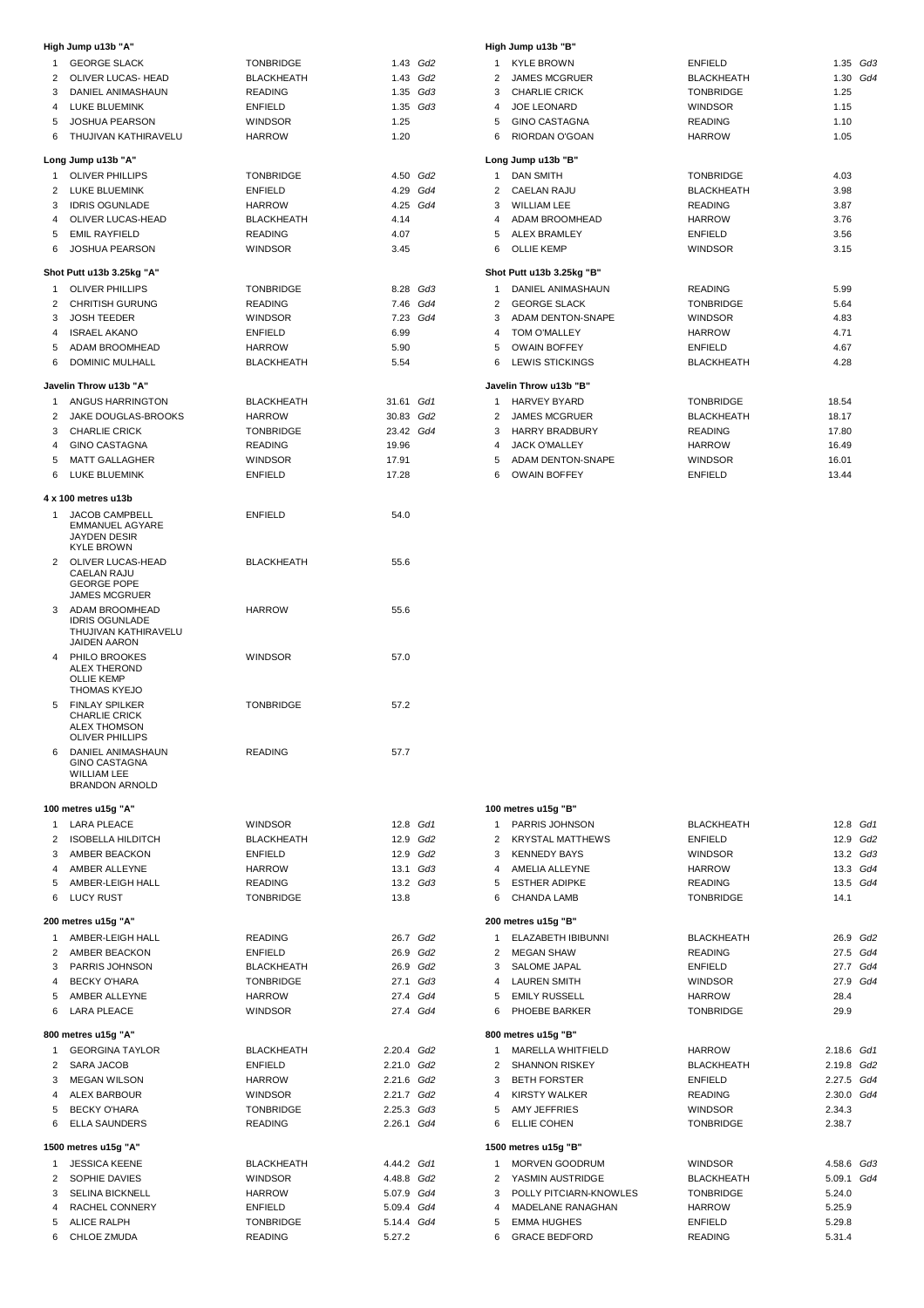|                | 75 metres hurdles u15g "A"                                                                |                                    |                    |          |                | 75 metres h                 |
|----------------|-------------------------------------------------------------------------------------------|------------------------------------|--------------------|----------|----------------|-----------------------------|
| $\mathbf{1}$   | <b>ISOBELLA HILDITCH</b>                                                                  | <b>BLACKHEATH</b>                  |                    | 11.8 Gd1 | $\mathbf{1}$   | AKINA                       |
| $\overline{2}$ | AMBER-LEIGH HALL                                                                          | <b>READING</b>                     |                    | 11.8 Gd1 | $\mathbf{2}$   | <b>ESTHI</b>                |
| 3              | EMILY RUSSELL                                                                             | <b>HARROW</b>                      |                    | 12.3 Gd2 | 3              | <b>DARIA</b>                |
| $\overline{4}$ | <b>JANA SPENCE</b>                                                                        | <b>ENFIELD</b>                     |                    | 12.6 Gd3 | 4              | <b>CHAN</b>                 |
| 5              | UNA LAQUERTABUA                                                                           | <b>TONBRIDGE</b>                   |                    | 12.7 Gd3 | 5              | AMAR                        |
| 6              | <b>KATHRYN WILLS</b>                                                                      | <b>WINDSOR</b>                     |                    | 13.0 Gd4 | 6              | ORLA                        |
|                | High Jump u15g "A"                                                                        |                                    |                    |          |                | High Jump                   |
| $\mathbf{1}$   | <b>DARIA PHILLIPS</b>                                                                     | <b>ENFIELD</b>                     |                    | 1.58 Gd1 | $\mathbf{1}$   | AMAR                        |
| $\overline{2}$ | STEPHANIE BROOMHEAD                                                                       | <b>HARROW</b>                      |                    | 1.55 Gd2 | $\mathbf{2}$   | JAMIY                       |
| 3              | <b>TOYIN ORELAJA</b>                                                                      | <b>BLACKHEATH</b>                  |                    | 1.50 Gd3 | 3              | <b>COUR</b>                 |
| 4              | <b>BETH THOMAS</b>                                                                        | <b>READING</b>                     |                    | 1.45 Gd4 | 4              | <b>EMILY</b>                |
| 5              | LUCY RUST                                                                                 | <b>TONBRIDGE</b>                   |                    | 1.40 Gd4 | 5              | <b>ROSIE</b>                |
| 6              | <b>LAUREN SMITH</b>                                                                       | <b>WINDSOR</b>                     | 1.35               |          | 6              | AMEL                        |
|                | Pole Vault u15g "A"                                                                       |                                    |                    |          |                | Pole Vault u                |
| $\mathbf{1}$   | STEPHANIE BROOMHEAD                                                                       | <b>HARROW</b>                      |                    | 3.10 Gd1 |                | 1 COUR                      |
| 2              | <b>EMMA MARTIN</b>                                                                        | <b>ENFIELD</b>                     |                    | 2.50 Gd4 | $\mathbf{2}$   | <b>REBE</b>                 |
|                | 3 PHOEBE THOMAS                                                                           | <b>READING</b>                     |                    | 2.50 Gd4 | 3              | <b>ROSIE</b>                |
| $\overline{4}$ | UNA LAQUERTABUA                                                                           | <b>TONBRIDGE</b>                   | 2.00               |          |                |                             |
|                | Long Jump u15g "A"                                                                        |                                    |                    |          |                | Long Jump                   |
| $\mathbf{1}$   | JAMIYLA ROBINSON-PASCAL                                                                   | <b>BLACKHEATH</b>                  |                    | 5.01 Gd1 | $\mathbf{1}$   | <b>ISOBE</b>                |
| 2              | <b>SINMI SOLANKE</b>                                                                      | <b>ENFIELD</b>                     |                    | 4.49 Gd4 | $\overline{2}$ | <b>MEGA</b>                 |
| 3              | <b>MILLIE WILLIAMS</b>                                                                    | <b>READING</b>                     | 4.41               |          | 3              | <b>JAZMI</b>                |
| $\overline{4}$ | <b>AMARA FRANCIS</b>                                                                      | <b>HARROW</b>                      | 4.38               |          | $\overline{4}$ | <b>NICOL</b>                |
|                |                                                                                           |                                    |                    |          |                |                             |
| 6              | 5 LUCY RUST<br><b>IZZY BUTLER</b>                                                         | <b>TONBRIDGE</b><br><b>WINDSOR</b> | 4.32<br>4.09       |          | 5<br>6         | KAMIL<br>PHOE               |
|                |                                                                                           |                                    |                    |          |                |                             |
|                | Shot putt u15g 3.25kg "A"                                                                 |                                    |                    |          |                | Shot putt u1                |
| $\mathbf{1}$   | ANNA MARIA BOAHENE                                                                        | <b>ENFIELD</b>                     |                    | 9.54 Gd2 | 1              | <b>FUNM</b>                 |
| $\overline{2}$ | <b>DENISA MIHALCEA</b>                                                                    | <b>HARROW</b>                      |                    | 9.42 Gd2 | $\overline{2}$ | <b>REBE</b>                 |
|                | 3 AKINA GONDWE ONOBRAUCHE                                                                 | <b>BLACKHEATH</b>                  |                    | 9.01 Gd3 | 3              | JADE                        |
| $\overline{4}$ | UNA LAQUERTABUA                                                                           | <b>TONBRIDGE</b>                   |                    | 8.14 Gd4 | 4              | <b>ANNA</b>                 |
| 5              | RACHEL DENTON-SNAPE                                                                       | <b>WINDSOR</b>                     |                    | 8.12 Gd4 | 5              | SINMI                       |
| 6              | <b>CAITLIN STACEY</b>                                                                     | <b>READING</b>                     | 7.78               |          | 6              | <b>ISLA E</b>               |
|                | Discus u15g 1kg "A"                                                                       |                                    |                    |          |                | Discus u15g                 |
|                | 1 ANNA BARNETT                                                                            | <b>BLACKHEATH</b>                  | 24.52 Gd3          |          | 1              | <b>ELLIE</b>                |
|                | 2 CAITLIN STACEY                                                                          | <b>READING</b>                     | 24.19 Gd3          |          |                | 2 LEAH                      |
|                | 3 FUNMI ADEMUWAGUN                                                                        | <b>HARROW</b>                      | 23.09 Gd3          |          |                | 3 TEMI                      |
|                | 4 ANNA MARIA BOAHENE                                                                      | <b>ENFIELD</b>                     | 20.70 Gd4          |          |                | 4 KATE                      |
|                |                                                                                           |                                    |                    |          |                |                             |
| 5<br>6         | RACHEL DENTON-SNAPE<br><b>JADE COATSWORTH</b>                                             | <b>WINDSOR</b><br><b>TONBRIDGE</b> | 19.79 Gd4<br>17.40 |          | 5<br>6         | <b>MARY</b><br><b>ELLIE</b> |
|                |                                                                                           |                                    |                    |          |                |                             |
|                | Hammer u15g "A"                                                                           |                                    |                    |          |                | Hammer u1!                  |
| $\mathbf{1}$   | ELLIE CHANDLER                                                                            | <b>HARROW</b>                      | 35.19 Gd3          |          | 1              | <b>ISLA E</b>               |
| $\overline{2}$ | <b>CAITLIN STACEY</b>                                                                     | <b>READING</b>                     | 34.20 Gd3          |          | $\overline{2}$ | <b>FUNM</b>                 |
| 3              | ANNA MARIA BOAHENE                                                                        | <b>ENFIELD</b>                     | 27.26 Gd4          |          | 3              | LEAH                        |
| $\overline{4}$ | ANNA BARNETT                                                                              | BLACKHEATH                         | 23.46              |          | $\overline{4}$ | <b>ELLIE</b>                |
|                | 5 RACHEL DENTON-SNAPE                                                                     | <b>WINDSOR</b>                     | 19.98              |          | 5              | <b>MARY</b>                 |
| 6              | ALICE RALPH                                                                               | TONBRIDGE                          | 13.30              |          |                |                             |
|                | Javelin u15g 600g "A"                                                                     |                                    |                    |          |                | Javelin u15g                |
| 1              | <b>CHANDA LAMB</b>                                                                        | <b>TONBRIDGE</b>                   | 23.83 Gd4          |          | 1              | <b>IMOGI</b>                |
| 2              | DENISA MIHALCEA                                                                           | <b>HARROW</b>                      | 23.40 Gd4          |          | 2              | <b>MARY</b>                 |
|                | 3 CHLOE ZMUDA                                                                             | <b>READING</b>                     | 22.21 Gd4          |          | 3              | KATHI                       |
|                | 4 CAITLIN JAMES                                                                           | <b>ENFIELD</b>                     | 19.78              |          | 4              | <b>ESTHI</b>                |
|                | 5 CAROLINE SPENCE                                                                         | <b>WINDSOR</b>                     | 18.77              |          |                | <b>ALICE</b>                |
|                | 6 OLIVIA RICHER                                                                           | <b>BLACKHEATH</b>                  | 12.57              |          | 5<br>6         | TEMI <sub>/</sub>           |
|                |                                                                                           |                                    |                    |          |                |                             |
|                | 4 x 100 metres u15g                                                                       |                                    |                    |          |                |                             |
| 1              | <b>KRYSTAL MATTHEWS</b><br>SALOME JAPAL<br>LAUREN DOWLING                                 | <b>ENFIELD</b>                     | 50.5               |          |                |                             |
|                | AMBER BEACKON<br>2 OLIVIA RICHER<br>PARRIS JOHNSON<br>NICOLA FARMER                       | BLACKHEATH                         | 51.3               |          |                |                             |
|                | JAMIYLA ROBINSON-PASCAL<br>3 KENNEDY BAYS<br><b>IZZY BUTLER</b>                           | <b>WINDSOR</b>                     | 51.4               |          |                |                             |
|                | <b>LAUREN SMITH</b><br>LARA PLEACE                                                        |                                    |                    |          |                |                             |
|                | 4 AMBER-LEIGH HALL<br><b>MILLIE WILLIAMS</b><br><b>ESTHER ADIPKE</b><br><b>MEGAN SHAW</b> | <b>READING</b>                     | 51.9               |          |                |                             |
| 5              | LUCY RUST<br>CHANDA LAMB<br>UNA LAQUERTABUA<br>BECKY O'HARA                               | <b>TONBRIDGE</b>                   | 52.4               |          |                |                             |
| 6              | EMILY RUSSELL<br>AMELIA ALLEYNE<br>HOLLY LEE-EVENDEN<br>AMBER ALLEYNE                     | <b>HARROW</b>                      | 52.7               |          |                |                             |

|  |  | 75 metres hurdles u15g "B" |  |  |
|--|--|----------------------------|--|--|
|--|--|----------------------------|--|--|

|      | 11.8 Gd1             | 1              | AKINA GONDWE ONOBRAUCHE    | <b>BLACKHEATH</b>                  | 12.6 Gd3             |  |
|------|----------------------|----------------|----------------------------|------------------------------------|----------------------|--|
|      | 11.8 Gd1             | 2              | <b>ESTHER ADIPKE</b>       | <b>READING</b>                     | 12.6 Gd3             |  |
|      | 12.3 Gd2             | 3              | <b>DARIA PHILLIPS</b>      | <b>ENFIELD</b>                     | 12.7 Gd3             |  |
|      | 12.6 Gd3             |                | 4 CHANDA LAMB              | <b>TONBRIDGE</b>                   | 12.7 Gd3             |  |
|      | 12.7 Gd3             | 5              | <b>AMARA FRANCIS</b>       | <b>HARROW</b>                      | 12.9 Gd4             |  |
|      | 13.0 Gd4             | 6              | ORLA BRENNAN               | <b>WINDSOR</b>                     | 13.4 Gd4             |  |
|      |                      |                | High Jump u15g "B"         |                                    |                      |  |
|      |                      | 1              | <b>AMARA FRANCIS</b>       |                                    |                      |  |
|      | 1.58 Gd1<br>1.55 Gd2 | $\overline{2}$ | JAMIYLA ROBINSON-PASCAL    | <b>HARROW</b><br><b>BLACKHEATH</b> | 1.50 Gd3<br>1.40 Gd4 |  |
|      | 1.50 Gd3             | 3              | <b>COURTNEY THREADWELL</b> | <b>ENFIELD</b>                     | 1.30                 |  |
|      | 1.45 Gd4             |                | 4 EMILY GLANVILLE          | <b>READING</b>                     | 1.25                 |  |
|      | 1.40 Gd4             | 5              | <b>ROSIE FENTON</b>        | <b>TONBRIDGE</b>                   |                      |  |
| 1.35 |                      | 6              | AMELIA SEDDON              | <b>WINDSOR</b>                     | 1.25                 |  |
|      |                      |                |                            |                                    | 1.20                 |  |
|      |                      |                | Pole Vault u15g "B"        |                                    |                      |  |
|      | 3.10 <i>Gd1</i>      | 1              | <b>COURTNEY THREADWELL</b> | <b>ENFIELD</b>                     | 2.20 Gd4             |  |
|      | 2.50 Gd4             |                | 2 REBECCA RYAN             | <b>READING</b>                     | 2.20 Gd4             |  |
|      | 2.50 Gd4             | 3              | <b>ROSIE FENTON</b>        | <b>TONBRIDGE</b>                   | 1.90                 |  |
| 2.00 |                      |                |                            |                                    |                      |  |
|      |                      |                | Long Jump u15g "B"         |                                    |                      |  |
|      | 5.01 <i>Gd1</i>      | $\mathbf{1}$   | <b>ISOBELLA HILDITCH</b>   | <b>BLACKHEATH</b>                  | 4.89 Gd2             |  |
|      | 1.49 Gd4             | $\overline{2}$ | MEGAN SHAW                 | <b>READING</b>                     | 4.41                 |  |
| 4.41 |                      | 3              | <b>JAZMIN WOOLCOTT</b>     | <b>HARROW</b>                      | 4.13                 |  |
| 4.38 |                      |                | 4 NICOLE SMITH             | <b>WINDSOR</b>                     | 3.83                 |  |
| 4.32 |                      |                | 5 KAMILA BUBZYNSKA         | <b>ENFIELD</b>                     | 3.76                 |  |
| 4.09 |                      | 6              | PHOEBE BARKER              | <b>TONBRIDGE</b>                   | 3.74                 |  |
|      |                      |                |                            |                                    |                      |  |
|      |                      |                | Shot putt u15g 3.25kg "B"  |                                    |                      |  |
|      | 9.54 Gd2             | 1              | FUNMI ADEMUWAGUN           | <b>HARROW</b>                      | 9.09 Gd3             |  |
|      | 9.42 Gd2             |                | 2 REBECCA RYAN             | <b>READING</b>                     | 7.69                 |  |
|      | 9.01 Gd3             | 3              | JADE COATSWORTH            | <b>TONBRIDGE</b>                   | 7.20                 |  |
|      | 3.14 Gd4             |                | 4 ANNA BARNETT             | <b>BLACKHEATH</b>                  | 7.14                 |  |
|      | 3.12 <i>Gd4</i>      | 5              | SINMI SOLANKE              | <b>ENFIELD</b>                     | 6.17                 |  |
| 7.78 |                      | 6              | <b>ISLA BOTTING</b>        | <b>WINDSOR</b>                     | 5.44                 |  |
|      |                      |                | Discus u15g 1kg "B"        |                                    |                      |  |
|      | 1.52 Gd3             | $\mathbf{1}$   | ELLIE CHANDLER             | <b>HARROW</b>                      | 21.26 Gd4            |  |
|      | 4.19 Gd3             | $\overline{2}$ | <b>LEAH RUNNACLES</b>      | <b>READING</b>                     | 19.05                |  |
|      | 3.09 Gd3             | 3              | TEMI AWODIYA               | <b>BLACKHEATH</b>                  | 16.45                |  |
|      | 0.70 Gd4             | 4              | <b>KATE WELLS</b>          | <b>WINDSOR</b>                     | 16.04                |  |
|      | 9.79 Gd4             | 5              | <b>MARY BONSU</b>          | <b>ENFIELD</b>                     | 11.48                |  |
| 7.40 |                      | 6              | <b>ELLIE COHEN</b>         | <b>TONBRIDGE</b>                   | 8.45                 |  |
|      |                      |                | Hammer u15g "B"            |                                    |                      |  |
|      | 5.19 <i>Gd3</i>      |                | 1 ISLA BOTTING             | <b>WINDSOR</b>                     | 19.85                |  |
|      | 1.20 Gd3             | $\overline{2}$ | FUNMI ADEMUWAGUN           | <b>HARROW</b>                      | 18.92                |  |
|      | 7.26 Gd4             | 3              | LEAH RUNNACLES             | <b>READING</b>                     | 18.19                |  |
| 3.46 |                      | 4              | <b>ELLIE COHEN</b>         | <b>TONBRIDGE</b>                   | 11.18                |  |
| 9.98 |                      | 5              | <b>MARY BONSU</b>          | <b>ENFIELD</b>                     | 10.73                |  |
| 3.30 |                      |                |                            |                                    |                      |  |
|      |                      |                |                            |                                    |                      |  |
|      |                      |                | Javelin u15g 600g "B"      |                                    |                      |  |
|      | 3.83 Gd4             | $\mathbf{1}$   | IMOGEN VAN JAARSVELDT      | <b>HARROW</b>                      | 19.40                |  |
|      | 3.40 Gd4             | 2              | <b>MARY BONSU</b>          | ENFIELD                            | 16.88                |  |
|      | 2.21 Gd4             | 3              | <b>KATHRYN WILLS</b>       | <b>WINDSOR</b>                     | 15.30                |  |
| 9.78 |                      | 4              | <b>ESTHER ADIPKE</b>       | <b>READING</b>                     | 13.52                |  |
| 3.77 |                      | 5              | <b>ALICE RALPH</b>         | <b>TONBRIDGE</b>                   | 10.50                |  |
| 2.57 |                      | 6              | <b>TEMI AWODIYA</b>        | <b>BLACKHEATH</b>                  | 9.94                 |  |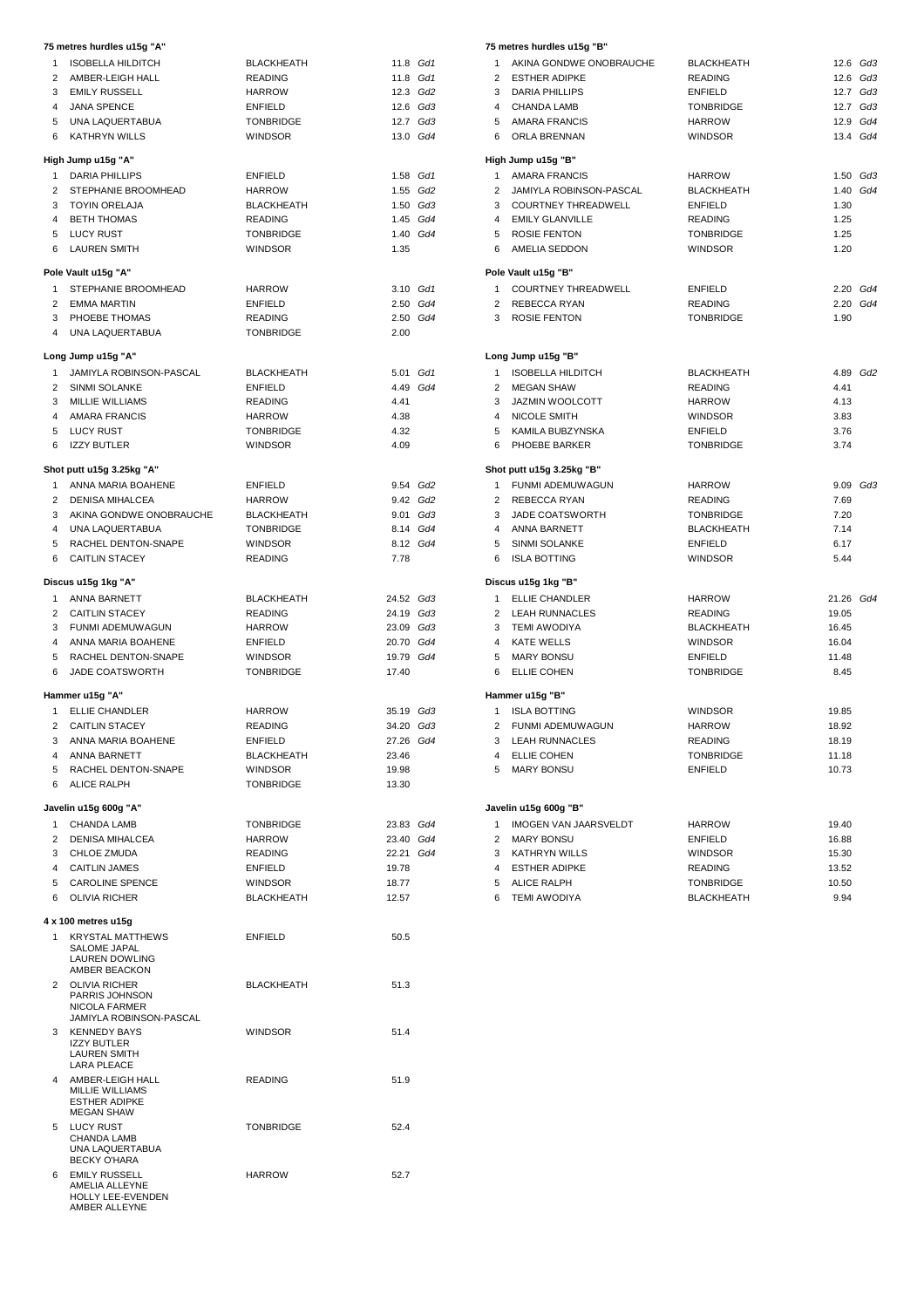|                | 75 metres u13g "A"                    |                                    |                |  |
|----------------|---------------------------------------|------------------------------------|----------------|--|
|                | 1 AMBER HORNBUCKLE                    | <b>ENFIELD</b>                     | 10.1 Gd1       |  |
|                | 2 ISSEY GILKES                        | <b>READING</b>                     | 10.2 Gd1       |  |
|                | 3 ANTONIA ALAPAFUJA                   | BLACKHEATH                         | 10.9 Gd3       |  |
|                | 4 ASHA ROOT                           | <b>TONBRIDGE</b>                   | 11.0 Gd4       |  |
|                | 5 DANA FRANKLAND                      | <b>WINDSOR</b>                     | 11.4           |  |
| 6              | FIONA O'RIORDAN                       | HARROW                             | 11.9           |  |
|                | 150 metres u13g "A"                   |                                    |                |  |
|                | 1 ISSEY GILKES                        | READING                            | 20.3 Gd1       |  |
|                | 2 JADE SPENCER-SMITH                  | HARROW                             | 20.8 Gd2       |  |
|                | 3 AKAYSHA ELLIS                       | <b>ENFIELD</b>                     | 21.2 Gd3       |  |
|                | 4 MHAIRI BROOKS                       | BLACKHEATH                         | 21.3 Gd3       |  |
|                | 5 TEMI OJORA                          | <b>WINDSOR</b>                     | 21.3 Gd3       |  |
|                | 6 ASHA ROOT                           | TONBRIDGE                          | 22.7           |  |
|                | 800 metres u13g "A"                   |                                    |                |  |
|                | 1 VITA DE MUNCK                       | TONBRIDGE                          | 2.29.3 Gd2     |  |
|                | 2 LAUREN GODDARD                      | <b>BLACKHEATH</b>                  | 2.38.4 Gd4     |  |
|                | 3 CERI BARNES                         | READING                            | 2.42.7         |  |
|                | 4 KLAUDIA WALAS                       | <b>WINDSOR</b>                     | 2.49.5         |  |
|                | 5 CELIA FAVRE                         | ENFIELD                            | 2.52.5         |  |
|                | 6 JESSICA ROSEWARN                    | <b>HARROW</b>                      | 3.04.6         |  |
|                | 1200 metres u13g "A"                  |                                    |                |  |
|                | 1 KATHLEEN FAES                       | <b>TONBRIDGE</b>                   | 3.44.9 Gd1     |  |
|                | 2 NANCIE BOWLEY                       | READING                            | 3.45.9 Gd1     |  |
|                | 3 NEVE HUDSON                         | <b>WINDSOR</b>                     | 4.07.0 Gd4     |  |
|                | 4 EMMA LIVINGSTONE                    | HARROW                             | 4.14.2         |  |
|                | 5 HOLLY WRIGHT                        | <b>BLACKHEATH</b>                  | 4.26.6         |  |
|                | 6 SONIA HARIZI                        | ENFIELD                            | 4.40.2         |  |
|                | 70 metres hurdles u13g "A"            |                                    |                |  |
|                | 1 AMBER HORNBUCKLE                    | ENFIELD                            | 11.3 Gd1       |  |
|                | 2 JADE SPENCER-SMITH                  | <b>HARROW</b>                      | 12.0 Gd2       |  |
|                | 3 SOPHIE WILLIS                       | <b>WINDSOR</b>                     | 12.4 Gd3       |  |
|                | 4 KIA SLADE                           | READING                            | 12.5 Gd3       |  |
|                | 5 ELOISE LOCKE                        | <b>BLACKHEATH</b>                  | 12.9 Gd4       |  |
|                | 6 ELEANOR MCGRATH                     | <b>TONBRIDGE</b>                   | 13.4           |  |
|                | High Jump u13g "A"                    |                                    |                |  |
|                | 1 TEMI OJORA                          | <b>WINDSOR</b>                     | 1.38 Gd2       |  |
|                | 2 AMY BEAUCHAMP                       | ENFIELD                            | 1.30 Gd3       |  |
|                | 3 JASMINE MCCALLUM                    | <b>READING</b>                     | 1.30 Gd3       |  |
|                | 4 KATHLEEN FAES                       | <b>TONBRIDGE</b>                   | 1.25 Gd4       |  |
|                | ANTONIA ALAPAFUJA                     | <b>BLACKHEATH</b>                  | 1.25 Gd4       |  |
|                | 6 KATIE BARKSHIRE                     | <b>HARROW</b>                      | 1.20           |  |
|                | Long Jump u13g "A"                    |                                    |                |  |
| 1              | <b>ISSEY GILKES</b>                   | <b>READING</b>                     | 4.52 Gd1       |  |
| $\overline{2}$ | <b>KARINA HARRIS</b>                  | <b>BLACKHEATH</b>                  | 4.40 Gd2       |  |
| 3              | JADE SPENCER-SMITH                    | <b>HARROW</b>                      | 4.25 Gd3       |  |
|                | 4 KLAUDIA WALAS                       | WINDSOR                            | 4.22 Gd3       |  |
| 5              | AMELIA MACDONALD                      | <b>ENFIELD</b>                     | 3.72           |  |
| 6              | ELLA GODDARD                          | <b>TONBRIDGE</b>                   | 3.60           |  |
|                | Shot putt u13g 2.72kg "A"             |                                    |                |  |
| $\mathbf{1}$   | ELOISE LOCKE                          | <b>BLACKHEATH</b>                  | 8.57 Gd1       |  |
|                | 2 LEAH SPRATLEY-KEMP                  | <b>READING</b>                     | 8.11 Gd2       |  |
|                | 3 AKAYSHA ELLIS                       | <b>ENFIELD</b>                     | 7.76 Gd3       |  |
|                | 4 RACHEL HARVEY                       | <b>WINDSOR</b>                     | 7.31 Gd3       |  |
|                | 5 KIRSTY-ANNE EBBAGE                  | <b>TONBRIDGE</b>                   | 5.66           |  |
| 6              | PAULINA BOGUSZEWICZ                   | <b>HARROW</b>                      | 5.08           |  |
|                | Javelin u13g 400g "A"                 |                                    |                |  |
| 1              | <b>CHARLOTTE WEST</b>                 | READING                            | 27.94 Gd1      |  |
|                | 2 ELOISE LOCKE                        | <b>BLACKHEATH</b>                  | 27.74 Gd1      |  |
|                | 3 JEMIMA COPEMAN                      | <b>WINDSOR</b>                     | 22.41 Gd2      |  |
| 5              | 4 KIRSTY-ANNE EBBAGE<br>AKAYSHA ELLIS | <b>TONBRIDGE</b><br><b>ENFIELD</b> | 14.37<br>11.07 |  |
|                | 6 ALICE MCCORMACK                     | HARROW                             | 10.49          |  |

|                | 75 metres u13g "B"                        |                          |              |                      |
|----------------|-------------------------------------------|--------------------------|--------------|----------------------|
| $\mathbf{1}$   | <b>ALICIA REGIS</b>                       | ENFIELD                  | 10.6 Gd2     |                      |
| $\overline{2}$ | REBECCA RICHARDSON                        | <b>READING</b>           |              | 10.7 Gd3             |
| 3              | <b>KARINA HARRIS</b>                      | <b>BLACKHEATH</b>        |              | 11.1 Gd4             |
|                | 4 ELLA GODDARD                            | <b>TONBRIDGE</b>         |              | 11.1 Gd4             |
|                | 5 ORLA BRENNAN                            | <b>WINDSOR</b>           | 11.6         |                      |
| 6              | <b>LUCY VALENTINE</b>                     | <b>HARROW</b>            | 12.0         |                      |
|                | 150 metres u13g "B"                       |                          |              |                      |
| $\mathbf{1}$   | <b>EMILY WHYBROW</b>                      | <b>READING</b>           |              | 21.7 Gd3             |
|                | 2 GABRIELLE DALSON                        | <b>BLACKHEATH</b>        | 22.1 Gd4     |                      |
|                | 3 CELIA FAVRE                             | ENFIELD                  | 22.5         |                      |
| $\overline{4}$ | <b>JODIE SMITH</b>                        | <b>WINDSOR</b>           | 22.8         |                      |
|                | 5 EMMA LIVINGSTONE                        | HARROW                   | 22.9         |                      |
| 6              | <b>ELEANOR MCGRATH</b>                    | <b>TONBRIDGE</b>         | 23.0         |                      |
|                | 800 metres u13g "B"                       |                          |              |                      |
| $\mathbf{1}$   | ROMANE BALCOMBE NEVILLE                   | <b>TONBRIDGE</b>         | 2.32.4 Gd3   |                      |
| $\overline{2}$ | <b>MELODY BATT</b>                        | READING                  | 241.5        |                      |
| 3              | <b>JEMIMA COPEMAN</b>                     | <b>WINDSOR</b>           | 2.47.6       |                      |
| $\overline{4}$ | <b>EMILIE PENLINGTON</b>                  | <b>BLACKHEATH</b>        | 2.53.9       |                      |
| 5              | <b>FIONA O'RIORDAN</b>                    | <b>HARROW</b>            | 3.00.6       |                      |
| 6              | <b>MATILDA KURT</b>                       | <b>ENFIELD</b>           | 3.03.1       |                      |
|                | 1200 metres u13g "B"                      |                          |              |                      |
| 1              | <b>KELSI CORNISH</b>                      | <b>TONBRIDGE</b>         | 4.04.6 Gd3   |                      |
| $\overline{2}$ | <b>IMOGEN DUKE</b>                        | <b>BLACKHEATH</b>        | 4.27.6       |                      |
| 3              | <b>JEMMA LANCASTER</b>                    | <b>WINDSOR</b>           | 4.28.3       |                      |
|                | 4 CHARLOTTE WEST                          | READING                  | 4.29.0       |                      |
| 5              | KATIE BARKSHIRE                           | <b>HARROW</b>            | 4.45.2       |                      |
|                |                                           |                          |              |                      |
|                | 70 metres hurdles u13g "B"                |                          |              |                      |
| 1              | <b>MARISSA SIMS</b>                       | ENFIELD                  |              | 12.0 Gd2             |
| $\overline{2}$ | ANTONIA ALAPAFUJA                         | <b>BLACKHEATH</b>        | 13.6         |                      |
|                | 3 ORLA BRENNAN                            | <b>WINDSOR</b>           | 13.6         |                      |
|                | 4 ASHA ROOT                               | <b>TONBRIDGE</b>         | 14.8         |                      |
|                | 5 ISABELLE CHURCH                         | <b>READING</b>           | 16.4         |                      |
|                | 6 VYANNAH CAMPBELL-ROSE                   | <b>HARROW</b>            | 17.1         |                      |
|                |                                           |                          |              |                      |
| $\mathbf{1}$   | High Jump u13g "B"                        |                          |              |                      |
| $\overline{2}$ | <b>GUILIA PIGO</b>                        | <b>WINDSOR</b>           |              | 1.35 Gd2<br>1.25 Gd4 |
| 3              | KIA SLADE                                 | READING                  |              |                      |
|                | PAULINA BOGUSZEWICZ<br>4 AMELIA MACDONALD | <b>HARROW</b><br>ENFIELD | 1.20         |                      |
|                | 5 GRACE FULLERTON                         | <b>BLACKHEATH</b>        | 1.15<br>1.15 |                      |
|                |                                           |                          |              |                      |
|                | Long Jump u13g "B"                        |                          |              |                      |
| 1              | REBECCA RICHARDSON                        | <b>READING</b>           |              | 4.19 Gd4             |
| 2              | SOPHIE WILLIS                             | <b>WINDSOR</b>           |              | 3.97 Gd4             |
| 3              | AMY BEAUCHAMP                             | <b>ENFIELD</b>           | 3.72         |                      |
| 4              | <b>ELEANOR MCGRATH</b>                    | <b>TONBRIDGE</b>         | 3.45         |                      |
| 5              | EVA HARRIS                                | <b>HARROW</b>            | 3.24         |                      |
| 6              | ZOE AUSTRIDGE                             | BLACKHEATH               | 3.18         |                      |
|                | Shot putt u13g 2.72kg "B"                 |                          |              |                      |
| 1              | <b>JESSICA HARDING</b>                    | <b>READING</b>           |              | 7.27 Gd3             |
| $\overline{2}$ | <b>JODIE SMITH</b>                        | <b>WINDSOR</b>           | 6.42         |                      |
| 3              | AMBER HORNBUCKLE                          | <b>ENFIELD</b>           | 5.79         |                      |
| $\overline{4}$ | HANA YUN-STEVENS                          | <b>TONBRIDGE</b>         | 5.44         |                      |
| 5              | <b>DAISY DOWLING</b>                      | BLACKHEATH               | 5.37         |                      |
| 6              | <b>ALICE MCCORMACK</b>                    | <b>HARROW</b>            | 4.41         |                      |
|                | Javelin u13g 400g "B"                     |                          |              |                      |
| 1              | <b>JESSICA HARDING</b>                    | <b>READING</b>           | 22.36 Gd2    |                      |
| $\overline{2}$ | <b>DAISY DOWLING</b>                      | BLACKHEATH               | 20.53 Gd3    |                      |
| 3              | <b>GEORGIA KEYS</b>                       | <b>WINDSOR</b>           | 16.76 Gd4    |                      |
| 4              | HANA YUN-STEVENS                          | <b>TONBRIDGE</b>         | 11.55        |                      |
| 5              | PENNY MCCARTER                            | <b>HARROW</b>            | 9.91         |                      |
| 6              | <b>MARISSA SIMS</b>                       | <b>ENFIELD</b>           | 6.58         |                      |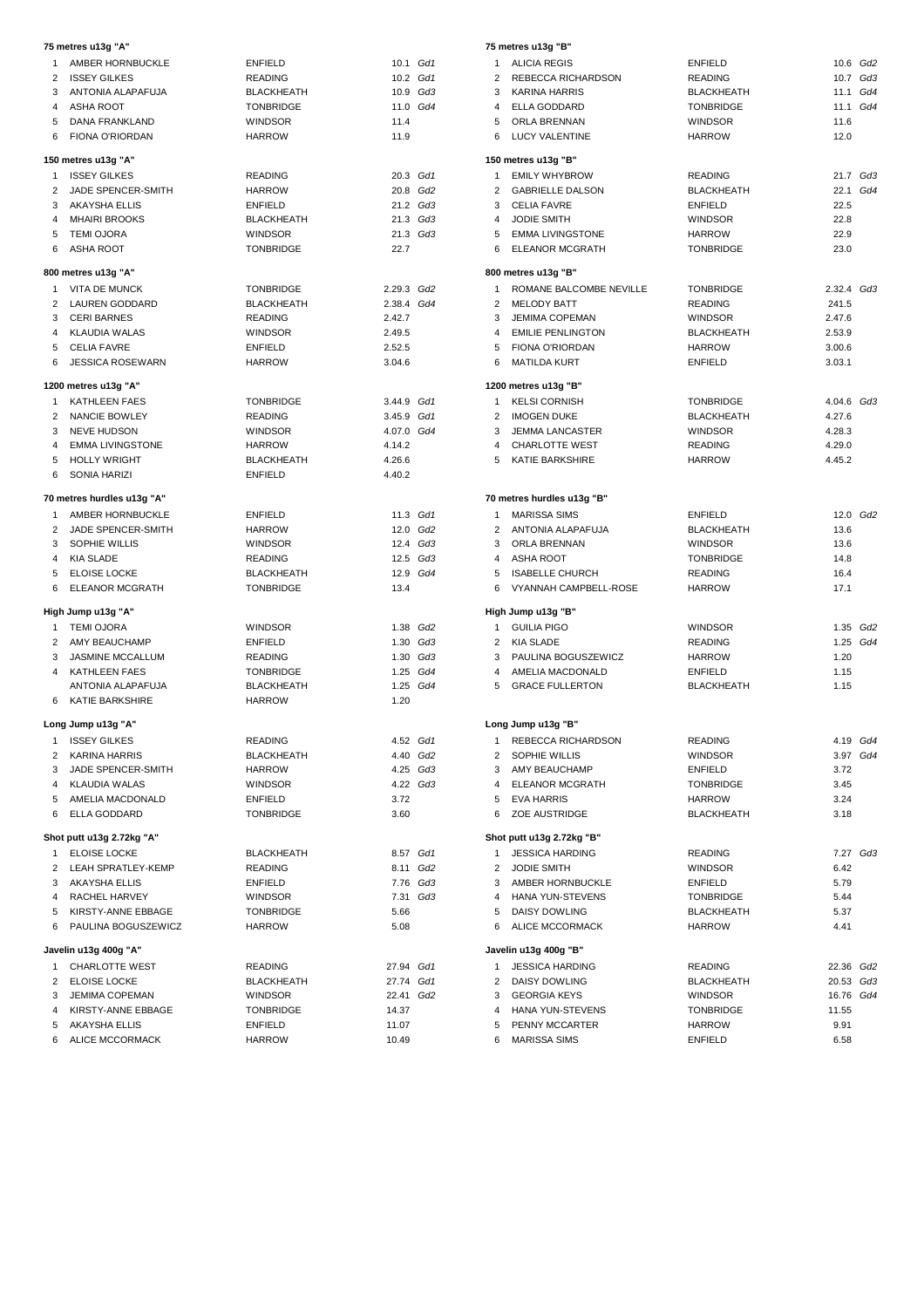| 4 x 100 metres u13g |                                                                                                  |                   |      |  |  |
|---------------------|--------------------------------------------------------------------------------------------------|-------------------|------|--|--|
| 1                   | AMBER HORNBUCKLE<br><b>MARISSA SIMMS</b><br>ALICIA REGIS<br><b>AKAYSHA ELLIS</b>                 | <b>ENFIELD</b>    | 54.5 |  |  |
| $\mathcal{P}$       | <b>ISSEY GILKES</b><br>REBECCA RICHARDSON<br><b>EMILY WHYBROW</b><br><b>KIA SLADE</b>            | <b>READING</b>    | 56.0 |  |  |
| 3                   | ANTONIA ALAPAFUJA<br><b>KARINA HARRIS</b><br><b>GABRIELLE DALSON</b><br><b>MHAIRI BROOKS</b>     | <b>BLACKHEATH</b> | 57.1 |  |  |
| 4                   | ORLA BRENNAN<br><b>TEMI OJORA</b><br>GUILIA PIGO<br><b>DANA FRANKLAND</b>                        | <b>WINDSOR</b>    | 57.6 |  |  |
| 5.                  | ELLA GODDARD<br>KATHLEEN FAES<br>ELEANOR MCGRATH<br>ASHA ROOT                                    | <b>TONBRIDGE</b>  | 58.3 |  |  |
| 6.                  | <b>FIONA O'RIORDAN</b><br><b>EMMA LIVINGSTONE</b><br><b>LUCY VALENTINE</b><br>JADE SPENCER-SMITH | <b>HARROW</b>     | 59.6 |  |  |

#### **MATCH RESULT:**

## **DIVISION RESULT:**

| 525.0                                                                                                         | ENFIELD & HARINGEY |                                                                                     | 1010.0 |
|---------------------------------------------------------------------------------------------------------------|--------------------|-------------------------------------------------------------------------------------|--------|
| 485.5                                                                                                         |                    | 11                                                                                  | 976.5  |
| 469.5                                                                                                         |                    | 8                                                                                   | 939.5  |
| 452.0                                                                                                         |                    | ิค                                                                                  | 914.0  |
| 433.0                                                                                                         |                    |                                                                                     | 814.0  |
| 391.0                                                                                                         |                    |                                                                                     | 786.0  |
| 1 ENFIELD & HARINGEY<br>2 READING<br>3 TONBRIDGE<br>4 BLACKHEATH & BROMLEY<br>5 HARROW<br>6 WINDSOR S.E. & H. |                    | 2 READING<br>3 TONBRIDGE<br>4 BLACKHEATH & BROMLEY<br>5 HARROW<br>WINDSOR S.E. & H. |        |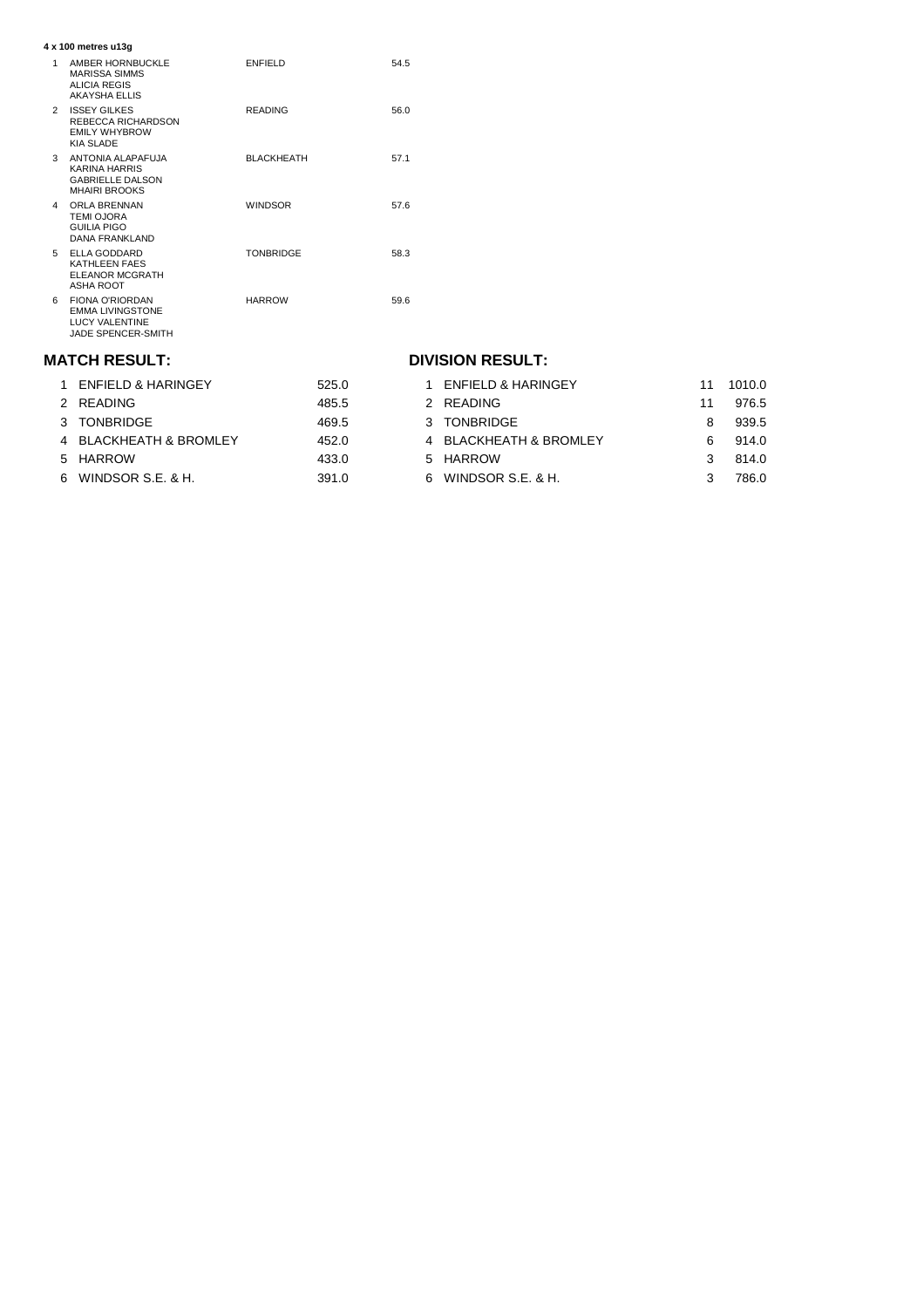## **SCORES ANALYSIS**

|                           | <b>BLACKHEATH</b> | <b>ENFIELD</b>   | <b>HARROW</b>    | <b>READING</b>   | TONBRIDGE      | <b>WINDSOR</b>          |
|---------------------------|-------------------|------------------|------------------|------------------|----------------|-------------------------|
| M15-100                   | $\overline{7}$    | 14               | 14               | $\boldsymbol{9}$ | $\mathbf 5$    | $\overline{7}$          |
| M15-200                   | 6                 | 11               | 16               | 6                | 11             | 6                       |
| M15-300                   | 5                 | 12               | $\boldsymbol{9}$ | 9                | 16             | 5                       |
| M15-800                   | 11                | 13               | 4                | 12               | 10             | 6                       |
| M15-1500                  | $\overline{7}$    | 9                | 4                | 12               | 16             | 8                       |
| M15-80H                   | 10                | 14               | 10               | $\overline{7}$   | 11             | 4                       |
| M15-HJ                    | 7.5               | 14               | 7                | 9.5              | 14             | 3                       |
| M15-PV                    | $\pmb{0}$         | 12               | 5                | 16               | 10             | 0                       |
| M15-LJ                    | 5                 | 8                | 9                | 11               | 16             | $\overline{7}$          |
| <b>M15-SP</b>             | 5                 | 11               | 13               | 6                | 14             | $\overline{7}$          |
| M15-DT                    | 11                | 5                | 9                | 6                | 16             | 8                       |
| M15-HT                    | 6                 | 11               | 3                | 9                | 10             | 16                      |
| M15-JT                    | 7                 | 12               | 8                | 8                | 5              | 16                      |
| M15-4X1                   | 3                 | 9                | 7                | 6                | 5              | $\overline{\mathbf{4}}$ |
| M15-4X3                   | 6                 | 9                | 5                | 4                | $\overline{7}$ | 3                       |
| M13-100                   | 8                 | 14               | 14               | 6                | 10             | 4                       |
| M13-200                   | $\overline{7}$    | 14               | 13               | $\overline{7}$   | $\overline{7}$ | 8                       |
| M13-800                   | 14                | 14               | 4                | 8                | 8              | 8                       |
| M13-1500                  | 11                | 5                | 5                | 8                | 13             | 14                      |
| M13-75H                   | 6                 | 16               | 9                | 12               | $\overline{7}$ | 6                       |
| M13-HJ                    | 12                | 12               | 4                | 8                | 13             | $\overline{7}$          |
| $M13-LJ$                  | 10                | 9                | 9                | 8                | 16             | 4                       |
| M13-SP                    | 4                 | 7                | $\overline{7}$   | 14               | 14             | 10                      |
| $M13-JT$                  | 14                | $\overline{4}$   | 10               | 9                | 13             | 6                       |
| M13-4X1                   | $\overline{7}$    | 9                | 6                | 3                | 4              | 5                       |
| F15-100                   | 14                | 11               | 8                | 6                | 4              | 13                      |
| F15-200                   | 13                | 11               | 6                | 14               | 6              | 6                       |
| F15-800                   | 14                | 11               | 13               | 6                | 5              | $\overline{7}$          |
| F15-1500                  | 14                | $\overline{7}$   | 9                | 4                | 8              | 14                      |
| F15-75H                   | 16                | 9                | 8                | 12               | 7              | 4                       |
| F15-HJ                    | 11                | 13               | 14               | 8                | 6              | 4                       |
| F15-PV                    | 0                 | 14               | 9                | 11               | 9              | 0                       |
| F15-LJ                    | 16                | $\boldsymbol{9}$ | 9                | 11               | $\sqrt{5}$     | 6                       |
| F15-SP                    | $\boldsymbol{9}$  | 11               | 14               | 8                | 9              | 5                       |
| F <sub>15</sub> -DT       | 13                | $\overline{7}$   | 13               | 12               | 4              | $\overline{7}$          |
| F15-HT                    | 5                 | 8                | 14               | 11               | 6              | 11                      |
| F15-JT                    | 4                 | 10               | 14               | 9                | 11             | 8                       |
| F15-4X1                   | 7                 | 9                | 3                | 5                | 4              | 6                       |
| F13-75                    | 10                | 16               | $\overline{4}$   | 12               | 8              | 6                       |
| F13-150                   | $10$              | 10               | 9                | 16               | 4              | $\boldsymbol{7}$        |
| F13-800                   | $10\,$            | $\,$ 5 $\,$      | 5                | 11               | 16             | $\boldsymbol{9}$        |
| F13-1200                  | $\boldsymbol{9}$  | $\mathbf{3}$     | $\overline{7}$   | 10               | 16             | 10                      |
| F13-70H                   | $\boldsymbol{9}$  | 16               | 8                | $\overline{7}$   | 6              | 10                      |
| F13-HJ                    | 6.5               | 10               | $\overline{7}$   | 11               | 4.5            | 16                      |
| F13-LJ                    | $\bf8$            | 8                | 8                | 16               | 6              | 10                      |
| F13-SP                    | 11                | 10               | 4                | 14               | 7              | 10                      |
| F13-JT                    | 12                | 5                | 5                | 16               | 8              | $10$                    |
| F13-4X1                   | $\,6$             | 9                | 3                | $\overline{7}$   | 4              | 5                       |
|                           | 35                | 35               | 35               | 35               | 35             | 35                      |
| Adj<br><b>MATCH TOTAL</b> |                   |                  |                  |                  |                |                         |
|                           | 452               | 525              | 433              | 485.5            | 469.5          | 391                     |